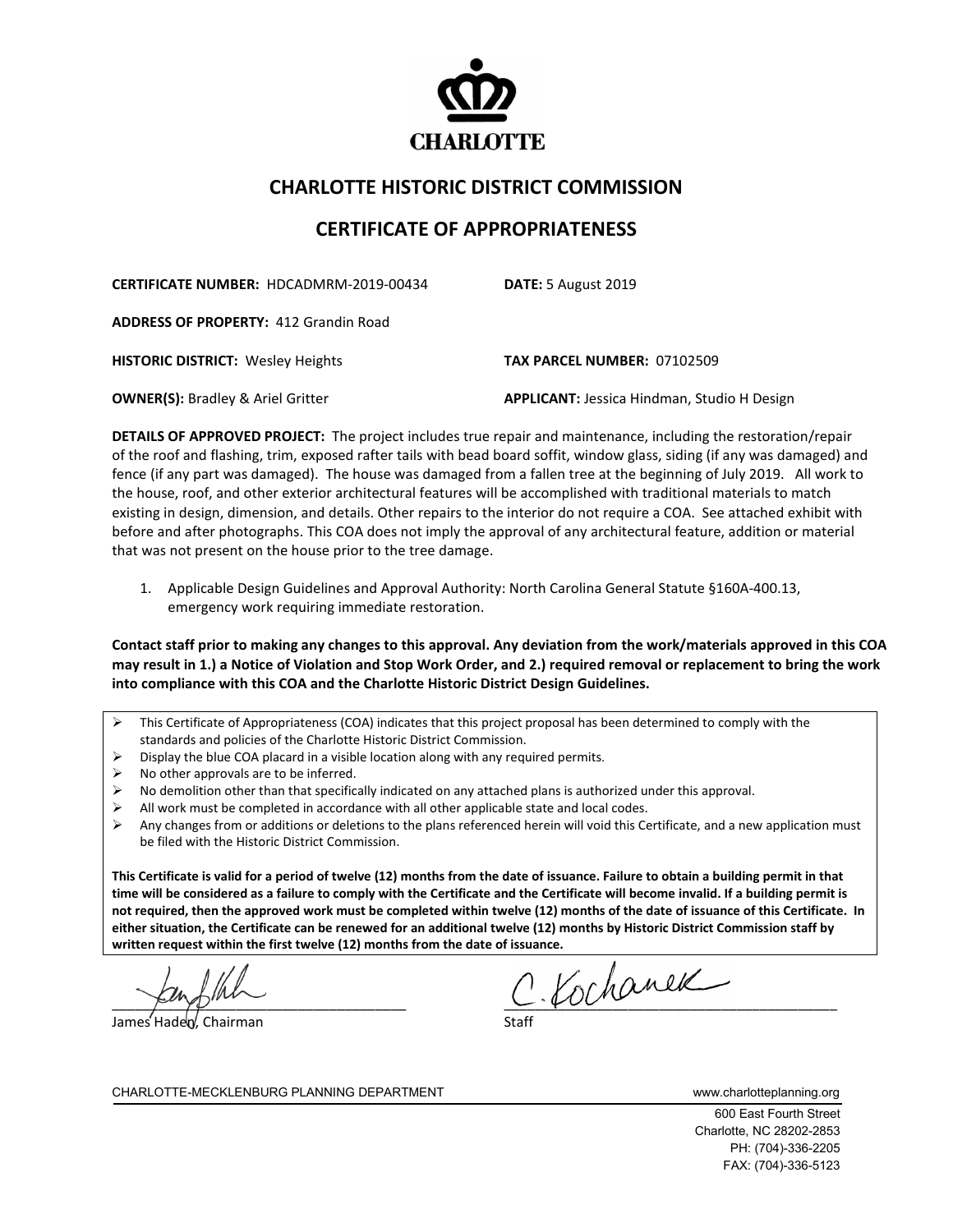Before: Google Street View from Feb 2019



 $\overline{u}$ ,  $\overline{v}$ ,